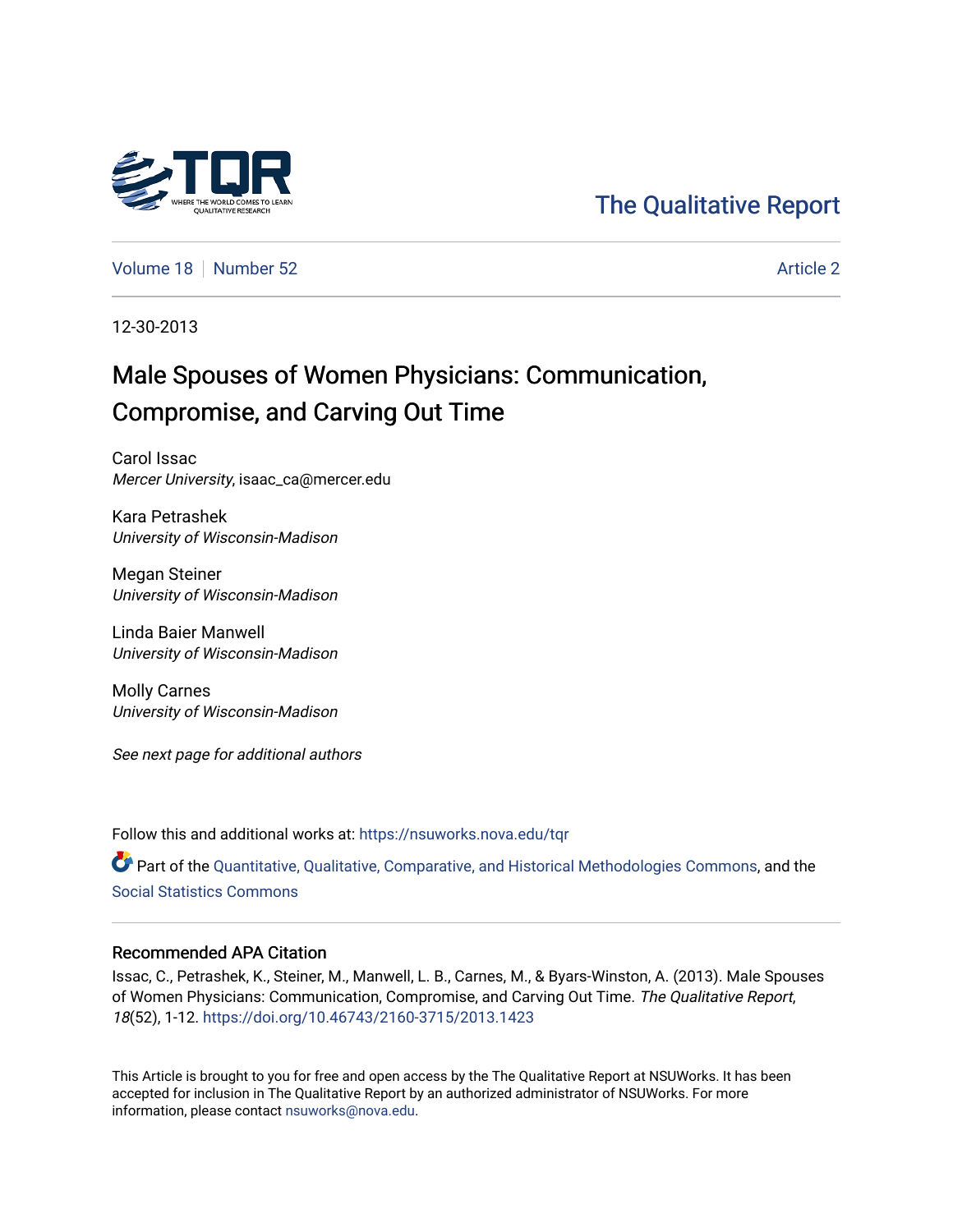

# Male Spouses of Women Physicians: Communication, Compromise, and Carving Out Time

# Abstract

As the numbers of female physicians continue to grow, fewer medical marriages are comprised of the traditional dyad of male physician and stay - at - home wife. The "two - career family" is an increasingly frequent state for both male and female physicians' families, and dual - doctor marriages are on the rise. This qualitative study explored the contemporary medical marriage from the perspective of male spouses of female physicians. In 2010, we conducted semi - structured, in - depth interviews with nine spouses of internal medicine resident and faculty physicians. Interviewers queried work - home balance, career choices, and support networks. We used an interpretive, inductive, iterative approach to thematically analyze interview transcripts and develop broad, consensus - derived themes. A conceptual framework based on three major themes emerged: "A time for us? Really?", "Supporting and protecting her, sometimes at my expense,'" and "Hers is a career, mine is a job." This framework described the inflexibility of physicians' time and its impact on spousal time, career development, and choices. Having a set time for synchronizing schedules, frequent verbal support, and shared decision - making were seen a s important by the husbands of female, full - time physicians. This exploratory study examined the contemporary medical marriage from the male spouse's perspective and highlights specific strategies for success. Keywords: Academic Medicine, Gender, Career, Qualitative Research, Work - Life Balance, Medical Marriage

# Keywords

Academic Medicine, Gender, Career, Qualitative Research, Work - Life Balance, Medical Marriage

## Creative Commons License



This work is licensed under a [Creative Commons Attribution-Noncommercial-Share Alike 4.0 License](https://creativecommons.org/licenses/by-nc-sa/4.0/).

## Authors

Carol Issac, Kara Petrashek, Megan Steiner, Linda Baier Manwell, Molly Carnes, and Angela Byars-Winston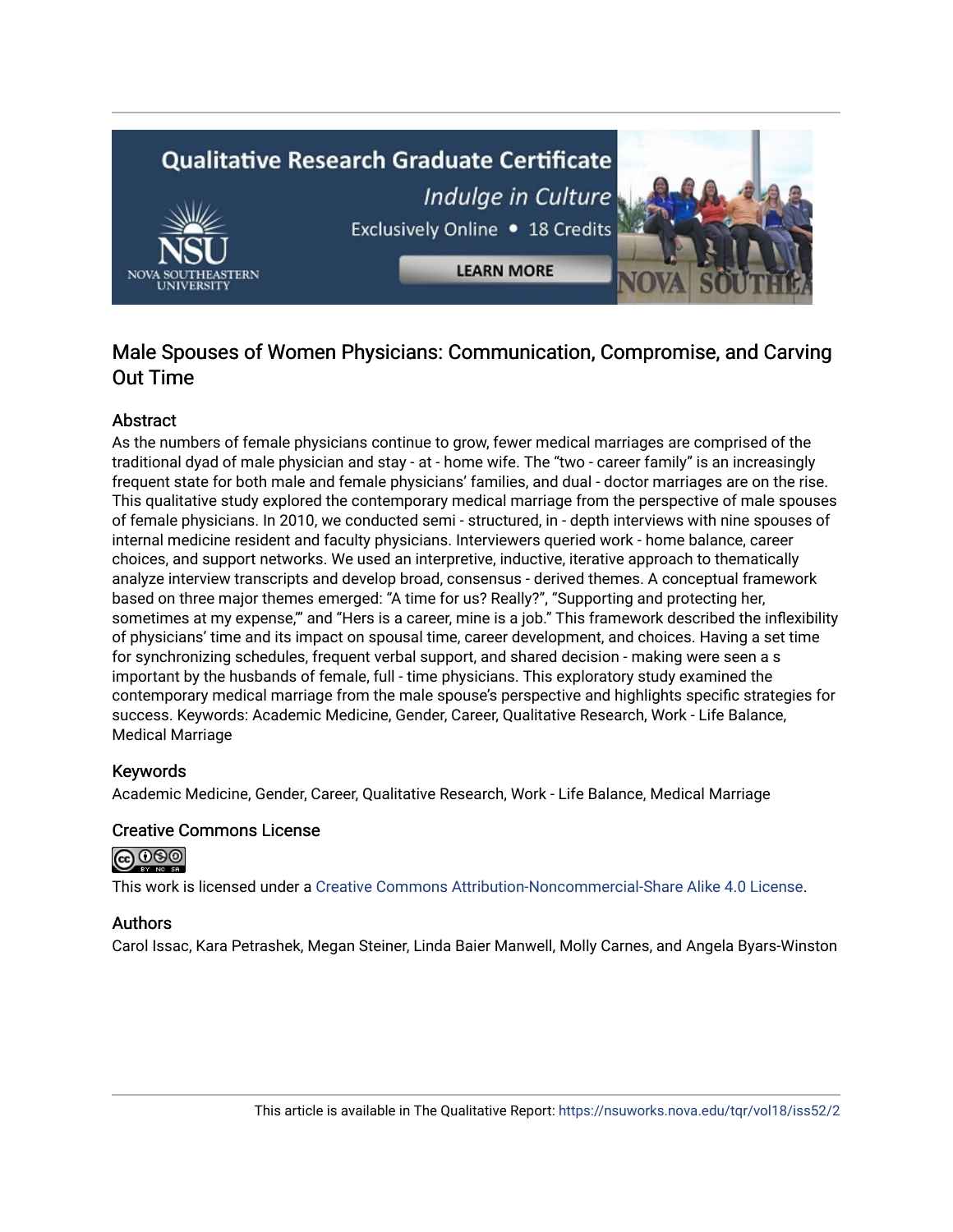

# **Male Spouses of Women Physicians: Communication, Compromise, and Carving Out Time**

Carol Isaac, Kara Petrashek, Megan Steiner, Linda Baier Manwell, Angela Byars-Winston, and Molly Carnes University of Wisconsin-Madison, Madison, Wisconsin USA

*As the numbers of female physicians continue to grow, fewer medical marriages are comprised of the traditional dyad of male physician and stayat-home wife. The "two-career family" is an increasingly frequent state for both male and female physicians' families, and dual-doctor marriages are on the rise. This qualitative study explored the contemporary medical marriage from the perspective of male spouses of female physicians. In 2010, we conducted semi-structured, in-depth interviews with nine spouses of internal medicine resident and faculty physicians. Interviewers queried work-home balance, career choices, and support networks. We used an interpretive, inductive, iterative approach to thematically analyze interview transcripts and develop broad, consensus-derived themes. A conceptual framework based on three major themes emerged: "A time for us? Really?", "Supporting and protecting her, sometimes at my expense,'" and "Hers is a career, mine is a job." This framework described the inflexibility of physicians' time and its impact on spousal time, career development, and choices. Having a set time for synchronizing schedules, frequent verbal support, and shared decisionmaking were seen as important by the husbands of female, full-time physicians. This exploratory study examined the contemporary medical marriage from the male spouse's perspective and highlights specific strategies for success. Keywords: Academic Medicine, Gender, Career, Qualitative Research, Work-Life Balance, Medical Marriage*

# **Introduction**

According to the Association of American Medical Colleges, women accounted for over 47% of matriculated students, 37% of all medical faculty, and 20% of full professors (AAMC, 2012; Nivet, 2011). Because of the inpouring of women into the medical profession, the face of the medical marriage is changing. As more women enter the physician workforce, fewer medical marriages are comprised of the traditional dyad of male physician and stay-athome wife (AAMC; Levinson & Lurie, 2004). Papanek (1973) described the "two-career family" (as an increasing occurrence for both male and female physicians' families which includes an increasing number of dual-doctor marriages (Schrager, Kolan, & Dottl, 2007; Sobecks et al., 1999; Woodward, 2005). This relatively new social phenomenon has not been examined from the perspective of male spouses of female physicians.

Previous research on medical marriages primarily focused on the physicians' lives (Dyrbye, West, Satele, Sloan, & Shanafelt, 2011; Jovic, Wallace, & Lemaire, 2006; Schindler et al., 2006; Shanafelt et al., 2009; Warde, Moonesinghe, Allen, & Gelberg, 1999). The few studies that included physicians' spouses focused on the traditional male doctor's wife and provided little information on female physicians' partners (Bates, 1982; Sotile & Sotile, 2004; Spendlove et al., 1990). The limited data on female physicians' spouses has been captured in studies of dual-doctor marriages. Sobecks et al. (1999) found in a survey of physicians from two Ohio medical schools that, compared to physicians with non-physician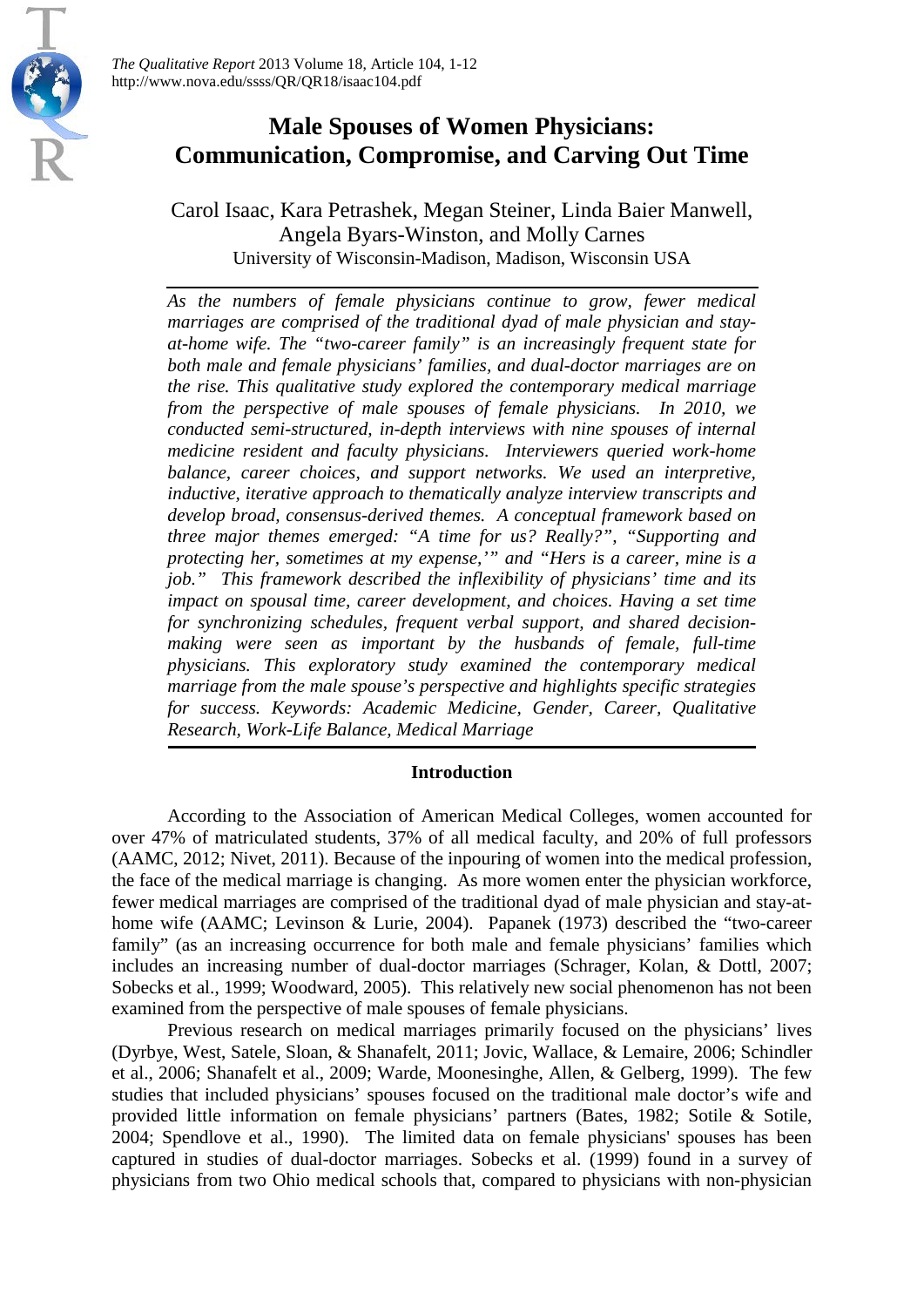wives, husbands of female physicians worked comparable hours, had lower personal income (but higher family income), were more likely to describe themselves as the primary or equal caregiver for children and to arrange their work schedules around childcare responsibilities, and reported that their wives worked more hours. They were as likely as men with nonphysician spouses to report achieving their career goals. They also reported that shared work interests with their spouse was enjoyable and had helped their career advancement (Sobecks et al., 1999).

Physician surveys find that female physicians are more likely than men to work part time, particularly if they have children (Buddeberg-Fischer et al., 2010; Schrager et al., 2007; Stamm & Buddeberg-Fischer, 2011). We are interested in the experiences of male spouses in relationships where the physician wife continues to work full time. Previous studies that have qualitatively explored the perspectives of the spouses of female physicians were undertaken more than 20 years ago or were limited to physicians in residency training (Kelner & Rosenthal, 1986; Schiebel, 2006; Wagner, 2002). This study explores what makes the medical marriage satisfying from the current experiences of husbands whose female physician spouses work full time. This is an important area of inquiry because of the paucity of research during a time when women represent nearly half of the medical students and future physicians.

The research team for this study included: an experienced qualitative researcher (CI) with a background in educational leadership and healthcare management,<sup>[1](#page-3-0)</sup> two medical students (KP, MS) with interest in work-life balance, a qualitative researcher with experience with physician burnout (LBM), a career theory associate professor in medicine (ABW) and a physician professor (MC) with extensive knowledge of the extant research on implicit gender stereotypes. The impetus of this study stemmed from a previous study (Isaac et al., 2013) where a common response during the interviews was, "you should ask my spouse," and so we developed this study the next year.

#### **Method**

All study procedures were approved by the University of Wisconsin (UW) Institutional Review Board and subjects provided written informed consent. We recruited spouses using chain sampling, a type of purposeful sampling strategy (Patton, 2002). The study investigators sent an email message to 48 faculty and resident physicians in the UW Department of Medicine who had been participants in a previous study on physician careerlife balance (Isaac et al., 2013). The message asked them to extend an invitation to their spouse or partner to participate in an interview about medical families. Those who were interested could contact the investigators to schedule an interview.

Two medical students (KP, MS), who received funds for research training during the summer of 2010, administered the interviews at locations convenient for participants. The students received training in qualitative methods and were supervised by an experienced qualitative researcher (CI). Many of the interview questions (Table 1) mirrored those used in the previous study on physician career life-balance, but were framed to elicit the spouse's point of view (Isaac et al., 2013). The question about the positive aspects of being with a physician was added after three interviews because of the overwhelming negativity up to that time. The interviews, which averaged 45 minutes, were digitally audio-recorded, transcribed verbatim, and de-identified. Each interview was available for analysis within one week after data collection. Each participant reviewed and approved his or her transcript.

 $\overline{a}$ 

<span id="page-3-0"></span><sup>&</sup>lt;sup>1</sup> The first author's subjectivity influenced this study because of the 2003 suicide of her physician sister who had failed to advance into a tenure-track position in a top tier academic healthcare center.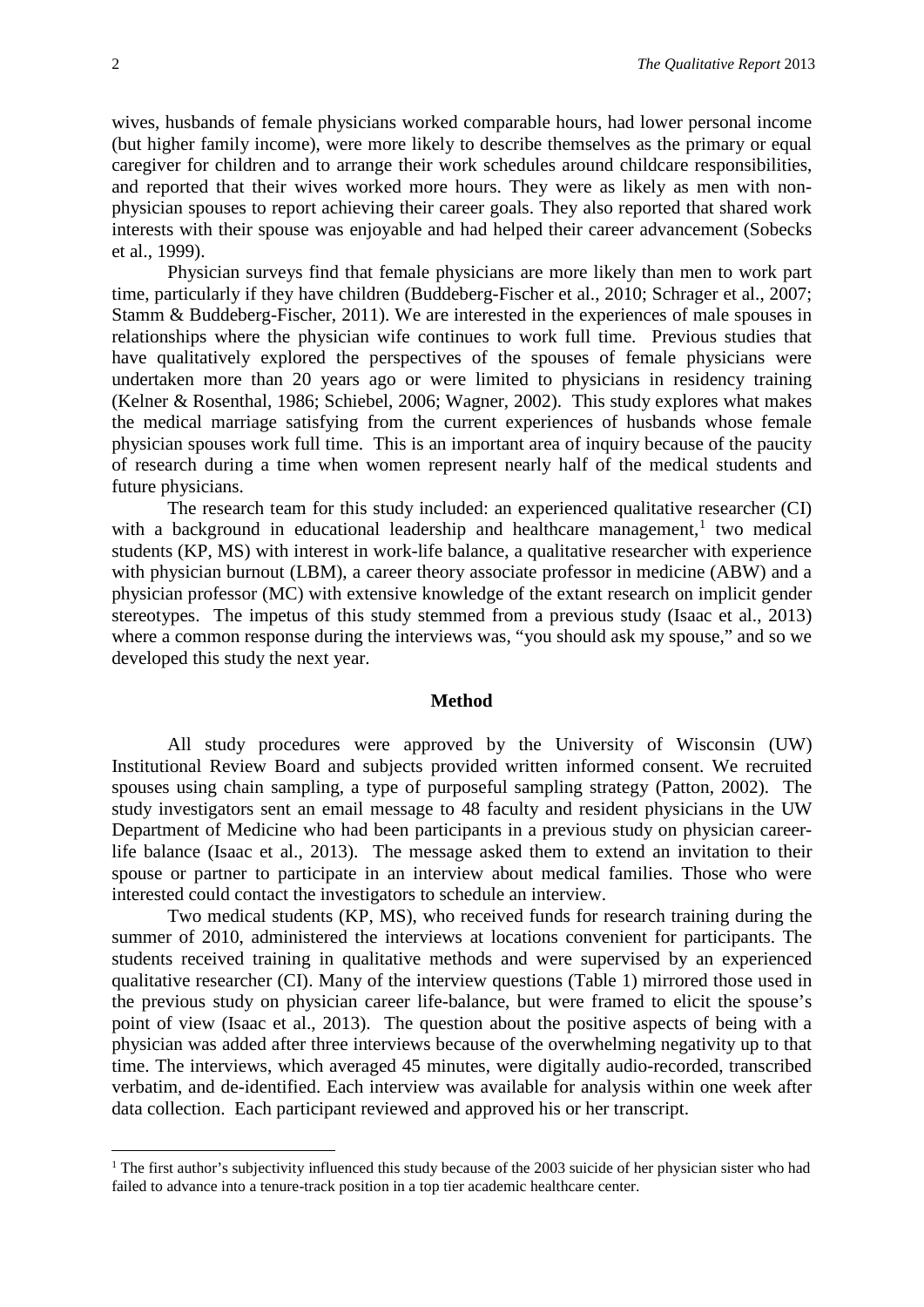#### **Table 1: Interview Questions**

1. Tell me a little bit about your background? 2. Reflect a bit on how your spouses/partner's job affects you. What factors affect you the most? How many hours per week does your spouse/partner usually work? 3. What factors were important in influencing your career decisions? 4. What are the most positive aspects of being with a partner who is a physician?\* 5. What are your future plans? Why? 6. What strategies do you use to ensure work-life balance? 7. Can you identify some of the most memorable situations that looking back may have influenced your career decisions? 8. What are the consequences of the choices you have made? Any regrets? 9. Who provides the most support to you personally and professionally and in what way? 10. How do your personal life and professional life intersect? How do you keep them separate? 11. Describe a balanced life for you and your spouse/partner. What does it look like? 12. How do you divide household duties and parenting?\* 13. If you had a child in medical school, what advice would you give? What would you tell your son? Your daughter? 14. Do you have anything to add? \*Question added after several interviews.

We (CI, KP, MS) imputed all textual data into qualitative software and consequentially coded the text line by line, incorporating a data driven inductive approach as researchers create code categories as they analyze and interpret the data (Boyatzis, 1998; Fereday & Muir-Cochrane, 2006; Hesse-Biber & Nagy Leavy, 2011) We chose to use a systematic, inductive, open-ended thematic analysis for identifying, analyzing and presenting categorical patterns within the data (Attride-Stirling, 2001; Boyatzis, 1998; Braun & Clarke, 2006). Inductive coded text were placed into an iterative cycle of data collection, analysis and comparison with previously collected data looking for coherence until unifying and recurrent themes emerge. Categories that were viewed as conceptually linked were integrated and synthesized together into unifying themes. The data was said to be saturated when no new codes or themes are identified. Weekly debriefings with research team members assisted in data analysis and the identification of categories, integrating all our data to compare relationships among these patterns to make sense of variations that occur in the data.

Discrepancies in coding were resolved during weekly discussions until the research team reached consensus. Once the final coding scheme was established, three authors (KP, MS, CI) independently coded five interviews achieving an intercoder agreement ranging from 81 to 99% with an average of 96%. NVivo software was used for all coding, data retrieval, and analyses (Richards, 2006). Validation of the analysis was enhanced by the presence on the research team of experienced qualitative researchers (CI, LBM), a career-development researcher (ABW), and an investigator (MC) with extensive knowledge of the extant research on implicit gender stereotypes.. Our sample of nine interviews approached saturation and the review of the literature confirmed our findings.

#### **Results**

Seventeen responses resulted from the 48 emailed invitations. We could not contact spouses directly because of ethical issues. Of these, 11 spouses agreed to participate, one physician relayed his spouse's refusal to participate, three physicians responded that they were neither married nor partnered, and two physicians reported that their spouses were physicians who had been interviewed as part of the earlier physician study. The 11 spouses who participated included nine men and two women. This paper focuses solely on the nine male spouses, three of whom were physicians themselves. Of these nine interviewees, three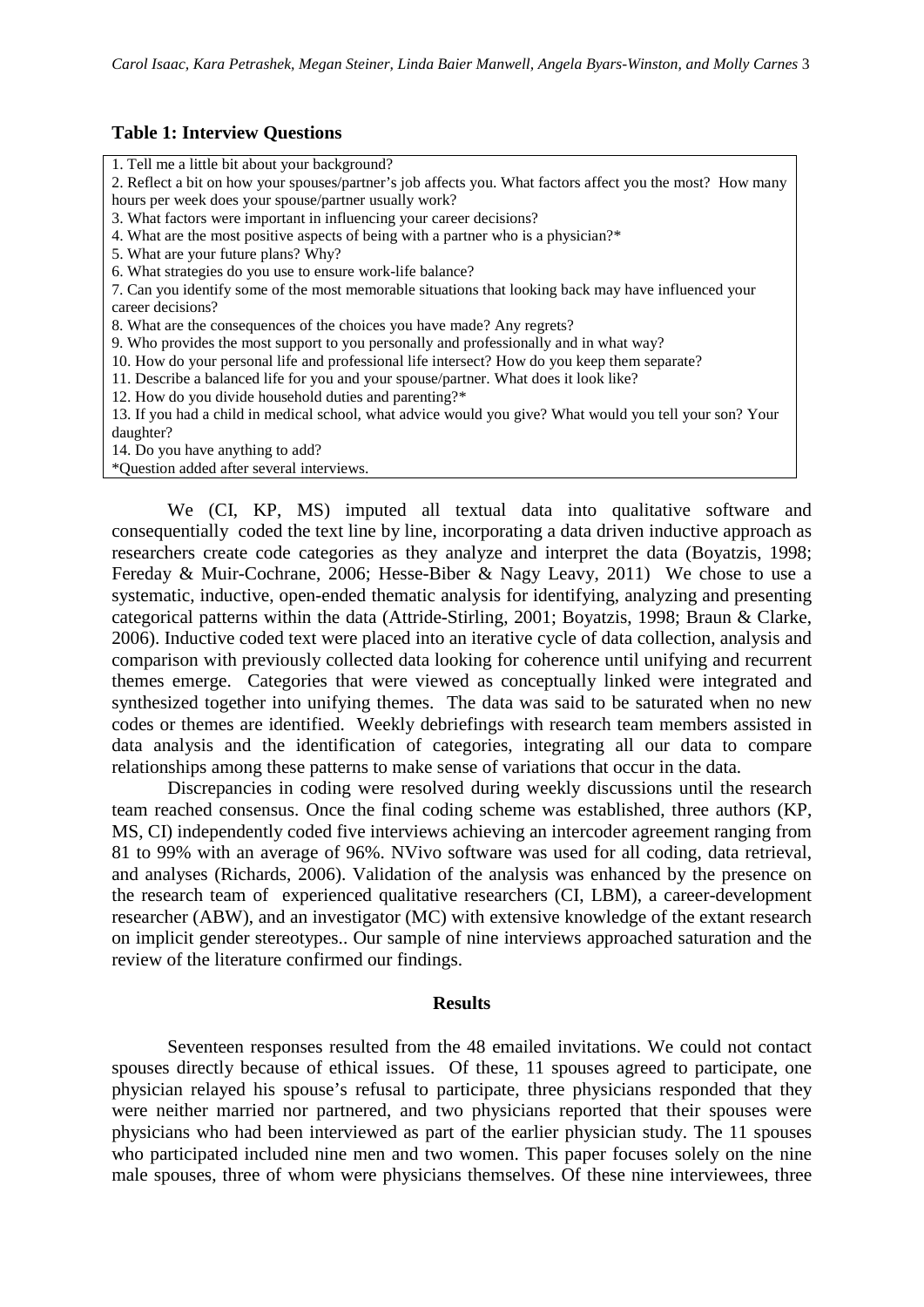were married to physician educators, two to physician researchers, one to a physician fellow, and three to resident physicians. All participants were in their first marriages. The five faculty marriages ranged from 21 to 35 years, and the four residents' marriages ranged in length from 4 to 7 years. All of the participants had children except for two residents.

There were 38 initial codes that were combined into six focused codes with a resulting conceptual framework based on three unifying themes: "A time for us? Really?", "Supporting and protecting her, sometimes at my expense,'" and "Hers is a career, mine is a job" (figure 1).





# *A time for us? Really?*

Although husbands enjoyed the status, security, access to reliable medical information, and advantage of having a spouse with a stimulating, interesting job and a good income, all agreed that the greatest challenge to a medical marriage is time negotiation, exacerbated by long work hours and lack of scheduling flexibility. "Everything has to be scheduled around her work; you can't tell her that she has to go and do stuff because…she has patients or research subjects coming in." When asked how many hours per week their spouses worked, responses varied between 50 and 80. One husband stated, "Dangerous question; it's like asking how much she weighs (laugh)." Another spouse, an academic himself, questioned the value of his spouse's time commitment: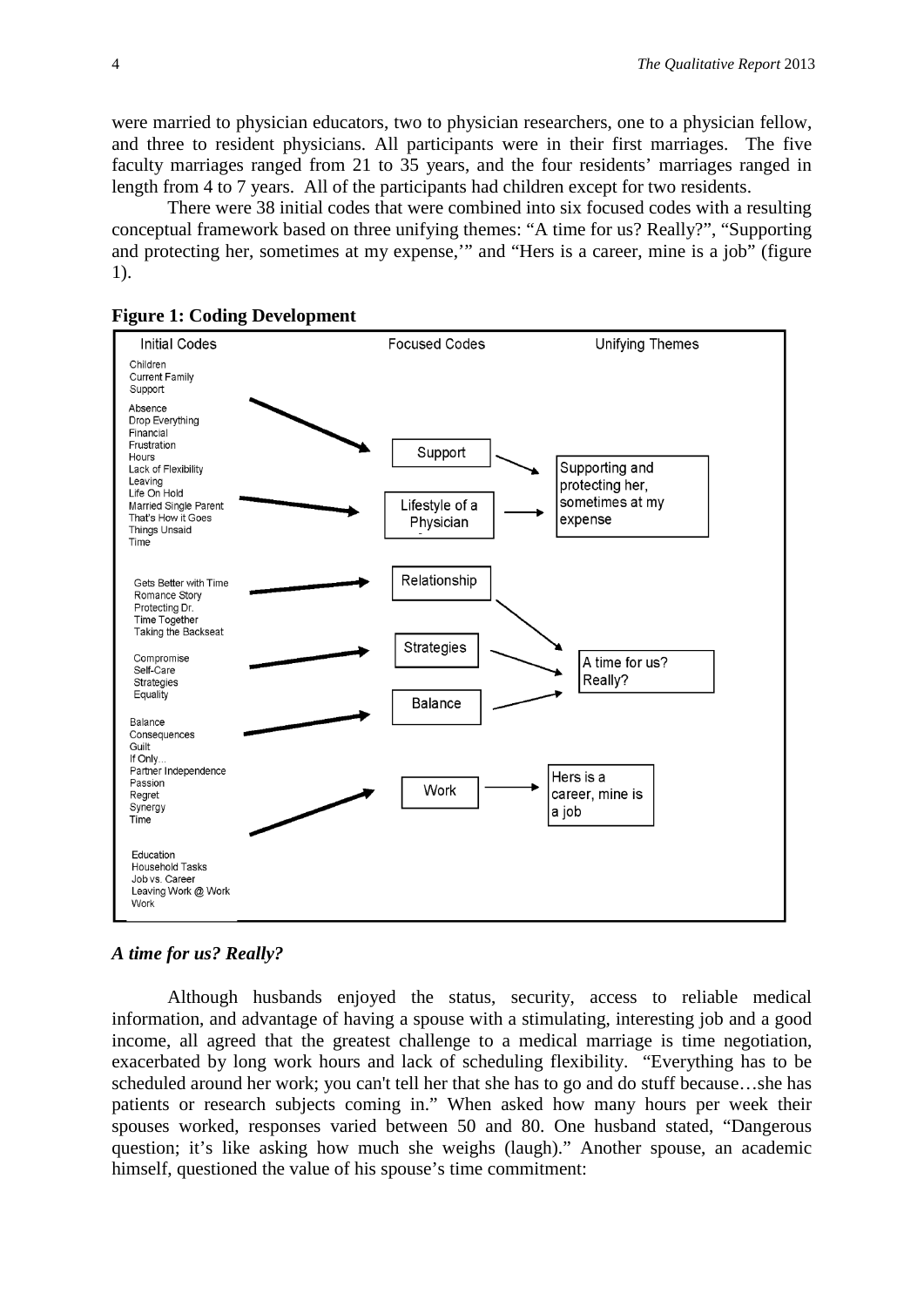She'd [as a resident] work anywhere between 80 and 90 [hours], occasionally upwards of that, per week…as a fellow, it's much better, it's closer to 60 or 70…which is still not particularly…acceptable … It looks very much like the process of making a Marine…the sort of hazing.

An older spouse, nearing retirement, illustrated the intentional compromise spouses often make around time:

The patients always come first. I phrased this to myself as the 'moral high ground'. The spouse of a physician never has the moral high ground, no matter what the spouse's obligation is, it's always trumped by the duty to the patients. And so I learned early on...that if you're going to marry a physician then you have to be ready to accept that fact.

All nine men listed their spouse first as a source of personal and professional support, with the caveat, "My wife provides the most support in every way–when she's around." One spouse stated that men whose wives were physicians need to be, "Wildly independent and able to be on their own for long stretches of time and not dependent on your spouse for a lot of the key support and entertainment and time together..." Husbands acutely felt a lack of companionship, with, "It would be really nice to have more time to spend with her…if she was working less it'd be fantastic, so that…she wasn't tired and rushed all the time" and "Now we're getting to the point where we can do [other things] - after 20 years".

Comments by the three men who were also physicians reflected a much greater understanding and appreciation of the demands required of their wives. They expressed no negativity when describing their spouses' careers, noting that becoming a physician is challenging, time consuming and expensive. Dual-physician spouses had a particularly empathetic perspective in a system where "time isn't your own." "Residency tells you all sorts of things that you can and can't do. The hundredth thing is, you just can't miss work." In these dual-physician marriages, support was described as 'understanding', spousal comments focused on the time together rather than the time apart, and comments reflected the freedom of "not worrying about when you get home necessarily, within reason." These spouses appreciated the bidirectional benefits of having "somebody who knows exactly what it is that you're going through."

# *Supporting and protecting her, sometimes at my expense*

Of the six spouses who were not physicians, four of the remaining six whose wives were well into their careers expressed more supportive statements than those whose wives were still in the resident or fellow stage. These men perceived that they themselves had more time, so they worked to protect their spouses' time. Two, who were or had been a stay-athome dads, stated, "My [wife] provides the most support personally–but it has to be something important before I'll let it be seen–she's got plenty on her plate." Another stay-athome dad stated, "I don't want to dump any little goofy things that I might have onto somebody who's been at work for 12 hours and still has three more hours of work and hasn't been with their [children] all day long."

This protective attitude can also be seen when these men talk about household duties: "I didn't want her to have to think that she needed to clean the house on the weekend or vacuum when she came home from a long day at work." One husband with a very flexible job related: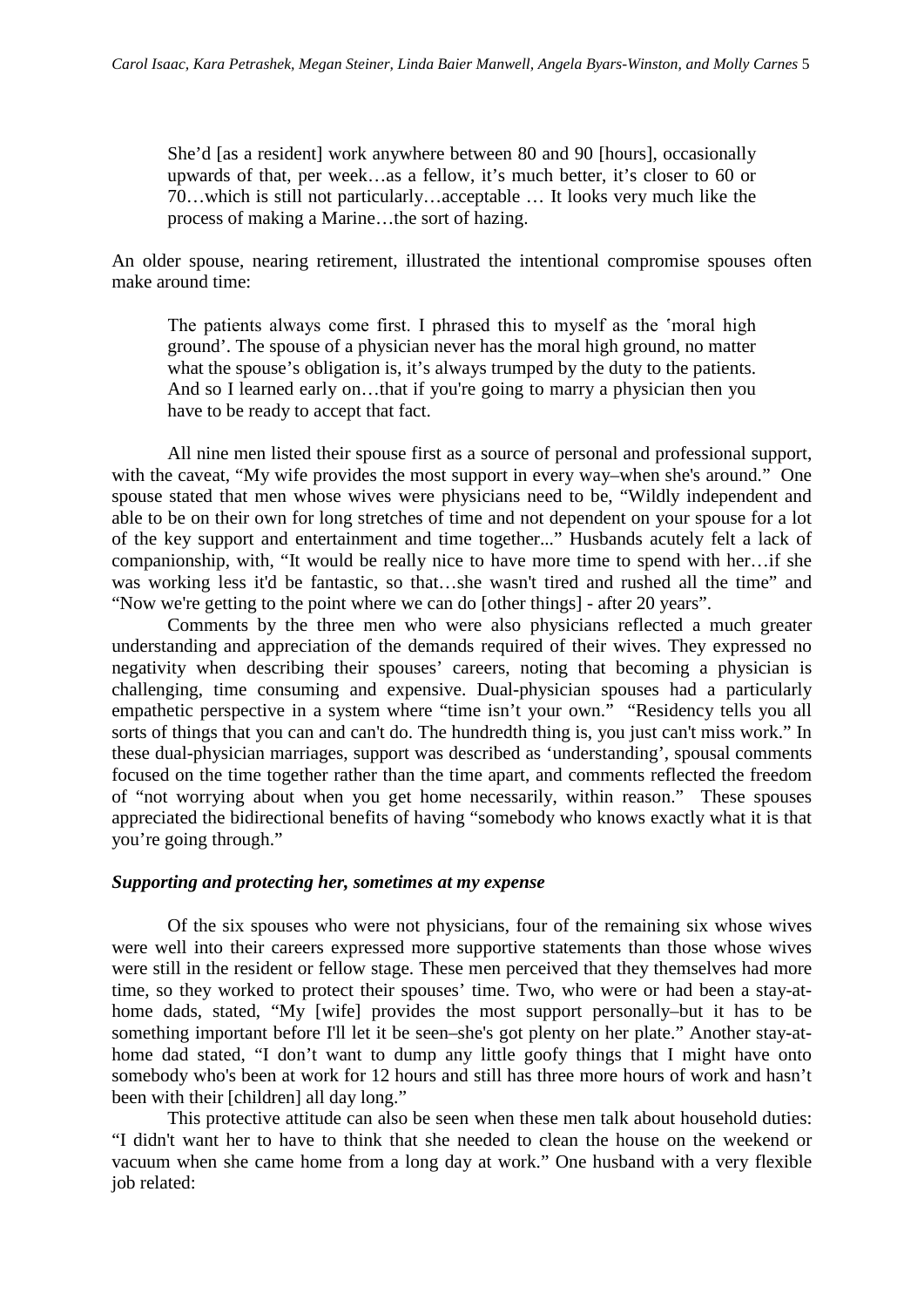I have more time and I'm able to do more than she does, and so–not that I'm looking for her to spend more time at home so she can help out [with] household chores], but–that she didn't feel like she had to do that stuff all the time.

Spouses with younger children, or who were married to resident physicians, however, did not display similar equanimity when it came to assuming the bulk of the housework. As this academic husband noted, "If our kid was sick, I was the one who left work and spent the day home with him because she had no flexibility." Another husband, also an academic, stated:

I've found that I couldn't control my own schedule, in terms of being places I had to be or especially being away from home, because I couldn't depend on when my spouse was going to be there.

Yet another academic became "a real good juggler of domestic duties–I'm a professional." He understood that his career became secondary as it was easier for him "to dodge out" of things. He suffered repercussions, however:

When I was working, what I did basically was to shrink down my obligations more and more every year as my family obligations increased, and this was detrimental to my research output which plummeted. For the last decade or so of my career I was getting almost no research done at all, I was just teaching my classes.

With regard to housework and childcare, those men who were in dual-physician marriages, and were also parents, had either family geographically close by, a "good babysitter", or "someone as a live-in nanny." Because work time for two full-time physicians is constant and relatively inflexible, a paid person handled a good deal of the household care and childcare duties.

#### *Mine is a job, hers is a career*

There were six spouses who were not physicians that felt that they had sacrificed a good part of their early careers to support their wives' careers. Some felt that they had no choice:

It was understood from the beginning that if she needed to move we were going to move…I walk out [of my job] and I'm done and I would guess that there are lots and lots of doctor spouses that have…Their job is a job and not a career.

They expressed the most dissatisfaction of all spouses because of the lack of portability of their careers: "I regret that I have as much education as I do, because I can't get the job I want now because of it." Having a less-demanding job allowed this group to leave work at work, at the expense of their job satisfaction and sense of accomplishment.

Individuals who perceived greater input into the decision-making in their family life had more positive comments. Two stay-at-home fathers stated that they had "gradually decreased their work responsibilities," but were careful to emphasize that doing so was their decision. One dad stated: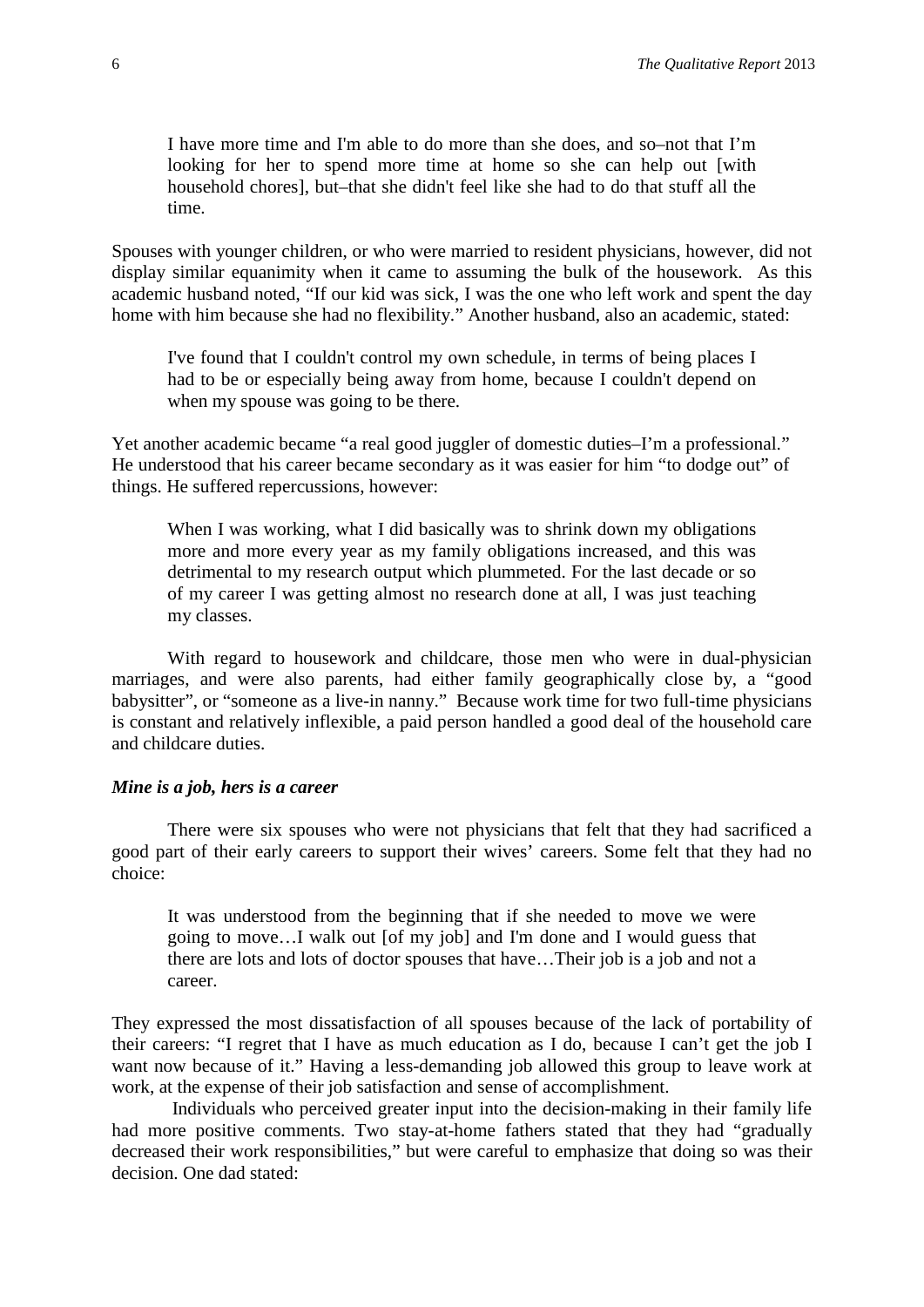I slowly, from that point on, cut back on my work from full-time to three days a week to two days a week to where I am now–to one day a week…It's worked out really well for both of us, and I was ready for it. I'd had, at that point, 12 years of working…I think the key was that it was my decision to slowly cut back, or we decided together.

One family had a nanny for a few months but later "came to the decision that that's not what we wanted for our kids." This academic spouse who earlier had stated that his research output had "plummeted" noted:

In terms of the choice I made to stay home and take care of my kids, I really do believe that's the most important thing I could do and I did it. So that's that. I don't regret that at all.

Another academic, who had geographically moved to follow his wife, pinpointed the pivotal decision that impacted his career path:

I had to decide whether I was going to follow her to [city] and find a job there or whether I was going to decide what the best lab in the world was for me and just go there. So, making that decision to be with her was critical, because that steered my scientific direction and the rest of my life.

Spouses who had more choice in their career-life decisions expressed less regret. One husband, who chose to be stay-at-home dad and work part-time, expressed his satisfaction with this choice:

I say to myself all the time, I'm the luckiest guy on earth. I get to stay at home. I get to do a lot of things I want to do and I get to spend time with my kids…I'm extremely grateful for what we have today and we couldn't do that without [wife].

Spouses in dual-physician marriages were pleased with their career choice except for being "saddled with enormous debt." All three of the couples were together during medical school and made compromises so each could obtain the training they desired. A fellow married to a chief resident reflected on their mutual support:

We're both very open to allowing the other to do whatever it is they're passionate about …when we sit down and have those conversations we definitely take each other's interests and desires and life goals into account before we make big decisions.

Again, the bidirectional understanding inherent in a dual-physician relationship enhanced their ability to arrive at an acceptable compromise.

She's my best friend. We confide in each other about everything and she just knows me so well…it's really inspiring to have a spouse who is a physician– not only a physician, but a very talented one and somebody who's a leader. It makes you want to do better yourself and I'm just really proud of her.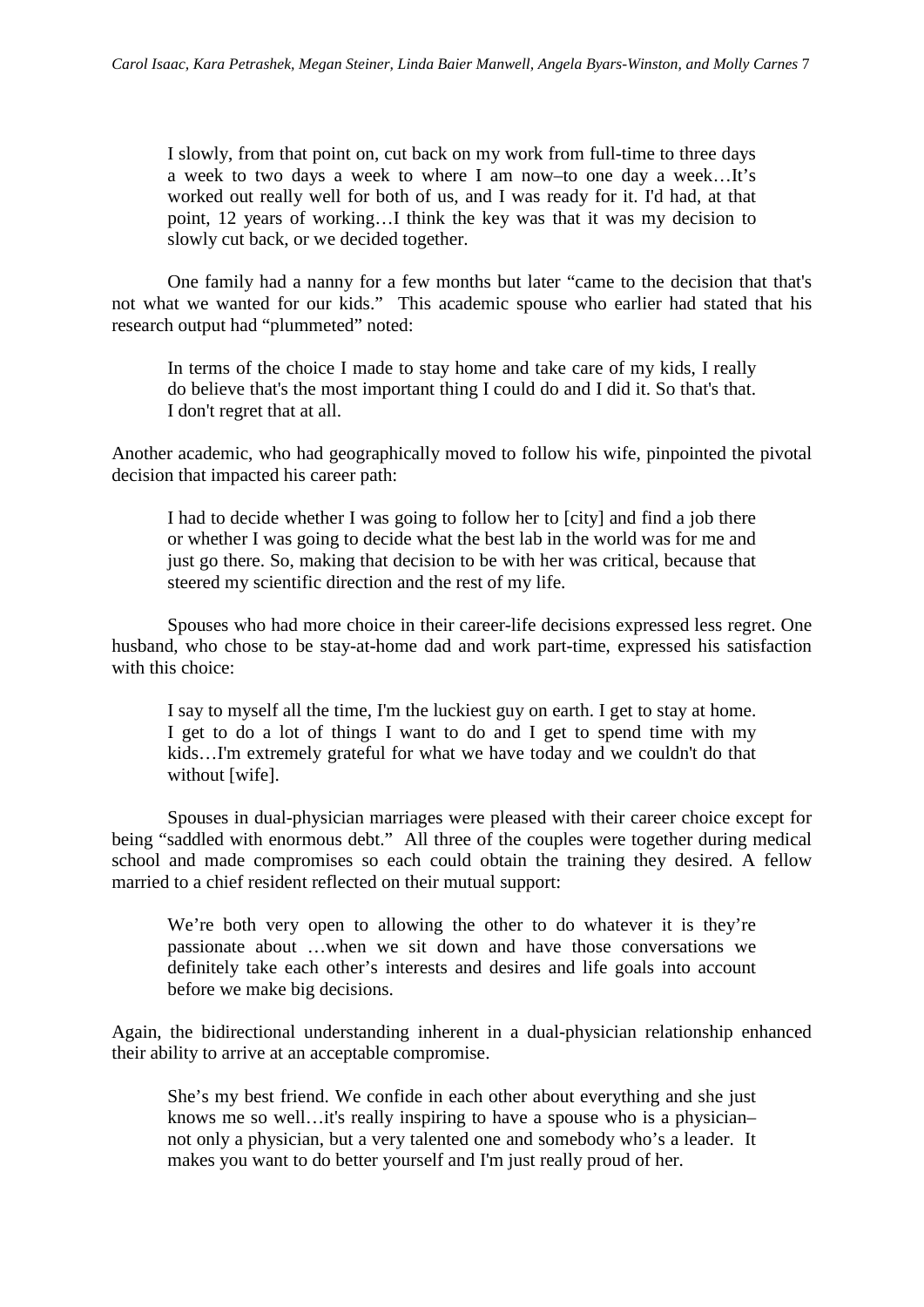#### **Discussion**

The iconic view of a physician entails a man "married" to his practice, typically with a supportive wife whose unpaid employment was as "the doctor's wife" (Bates, 1982; Helitzer, 2009). With the entry of women into the physician workforce, this image has started to change although the work demands have not (AAMC; Armstrong et al., 2009). In this first systematic, qualitative exploration of the experiences and perceptions of male spouses of full time female physicians, we found that the long and inflexible physician work hours continue to dominate the contemporary medical marriage. We found that the physician wife's support for her husband's career is critical. This is consistent with results from a survey by Spendlove et al. of graduating doctors, lawyers, and their spouses which found that emotional support for one another's career had the biggest effect on the quality of the marriage (Spendlove et al., 1990). This is an "important protective variable" for mediating stress in the medical marriage (Rovik et al., 2007). As illustrated by individuals in the dual-physician couple category in our study, mutual understanding of career stressors can enhance appreciation of the spouse.

All of the male spouses in our study who were not physicians assumed the role of primary household caretaker. Some embraced the decision; others resented a perceived lack of choice. Those who looked most favorably on the role talked of "choosing" or "deciding" to take it on, often in collaboration with their spouses. Another important finding is that spouses who had a professional career, or those who were full-time homemakers (including stay-at-home fathers), expressed a higher level of parental satisfaction than spouses with a nonprofessional job of lower status. Thus, satisfaction seems to be reciprocal for these variables. We also found that husbands with more flexible time tended to adapt more readily to the role of primary caretaker for the household and children much like women who historically adapt their work hours based on family needs (Maume, 2006).

Because divorce rates among physicians have been reported to be 10% to 20% higher than those in the general population (Sotile  $\&$  Sotile, 2000) especially among women physicians (Robinson, 2003), there is a need to highlight concerns affecting couples. Historically, dissatisfaction in the medical marriage has been associated with feelings of work-home imbalance and unreciprocated career sacrifices on the part of female spouses of male physicians (Sotile  $\&$  Sotile, 2004). This stereotype is changing as more women enter the U.S. workforce. Spouses in our study reported greater satisfaction in general when decisions regarding job relocation and hiring household help are made with their physician partners. The importance of communication, compromise, and carving out time for joint decisionmaking is of utmost importance, especially for husbands who are assuming roles that violate social norms such as full-time homemaker (Eagly, Eastwick, & Johannesen-Schmidt, 2009; Eagly, Mitchell, & Paludi, 2004).

#### **Limitations**

Although this study has a small sample size, we identified no new meta-themes after 6 interviews. This is in keeping with a study of qualitative interviews by Guest et al., who found that basic meta-themes were present after six interviews with complete saturation (i.e., no new themes identified) after twelve interviews (Guest, Bunce, & Johnson, 2006). There is limited generalizability of the results because of the small sample from one institution although our sample includes spouses across the age spectrum. However, we do not have perspectives from same sex or divorced partners. These couples self-selected for this study suggesting that they were satisfied with their relationships. However, there was not adequate representation of those with difficult relationships for comparison due to the limited response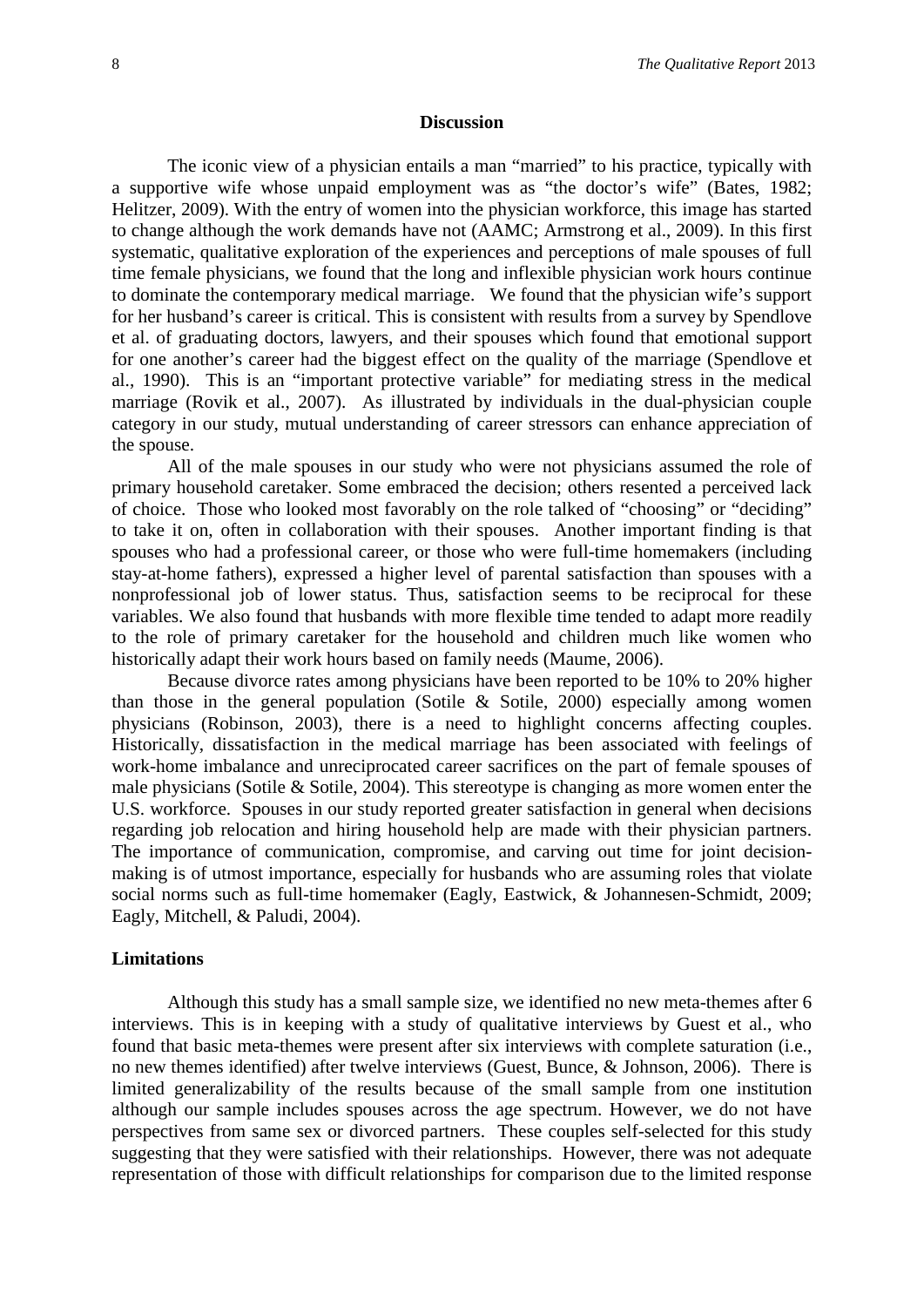to the study. These interviews may over-represent those physicians who responded out of the belief that that their marriages were stable enough for close examination under a research lens. Future research should encompass the perspectives of those in difficult relationships to aid in the understanding of this topic for women physicians trying to achieve work-life balance.

#### **Conclusion**

In summary, this exploratory study examined the contemporary medical marriage from the male spouse's perspective. We found that the ways in which families manage household decision-making around the inflexibility of a physician wife's work schedule is of central importance to a functional marriage. Having a set time for synchronizing schedules, frequent verbal support, and shared decision-making were aspects of spousal relationships seen as important by the husbands of female, full time physicians.

Our findings suggest joint decision-making within physician families serves to increase personal agency of female physicians' husbands and may reduce work-life stress for physician wives. Understanding the effect of physician wives' careers on their spousal relationships, as well as on their spouses' work-life experiences, is especially important given the increasing number of female physicians in the workforce. In particular, there is a need for research on successful strategies for partners of female physicians, which may differ from those for the traditional male physician's wife. This research highlights and explores the changing gender dynamics within medicine in a nascent area of study that merits further investigation and development.

#### **References**

- AAMC. (2012). Women in U. S. academic medicine and science: Statistics and benchmarking report, 2011-2012. Retrieved from https://www.aamc.org/members/gwims/statistics/
- Armstrong, A. Y., Alvero, R. J., Dunlow, S., Nace, M. C., Baker, V., & Stewart, E. A. (2009). Balancing the professional and personal. *Fertility and Sterility, 91*(1), 18-21. doi: 10.1016/j.fertnstert.2007.10.064
- Attride-Stirling, J. (2001). Thematic networks: An analytic tool for qualitative research. *Qualitative Research, 1*(3), 385-405.
- Bates, E. (1982). Doctors and their spouses speak: Stress in medical practice. *Sociology Health Illness, 4*(1), 25-39.
- Boyatzis, R. E. (1998). *Transforming qualitative information: Thematic analysis and code development*. Thousand Oaks, CA: Sage Publications.
- Braun, V., & Clarke, V. (2006). Using thematic analysis in psychology. *Qualitative Research in Psychology, 3*(2), 77-101. doi: 10.1191/1478088706qp063oa
- Buddeberg-Fischer, B., Stamm, M., Buddeberg, C., Bauer, G., Hammig, O., Knecht, M., & Klaghofer, R. (2010). The impact of gender and parenthood on physicians' careers professional and personal situation seven years after graduation. *BMC Health Services Research, 10*(1), 40.
- Dyrbye, L. N., West, C. P., Satele, D., Sloan, J. A., & Shanafelt, T. D. (2011). Work/home conflict and burnout among academic internal medicine physicians. *Archives of Internal Medicine, 171*(13), 1207-1209. doi: 10.1001/archinternmed.2011.289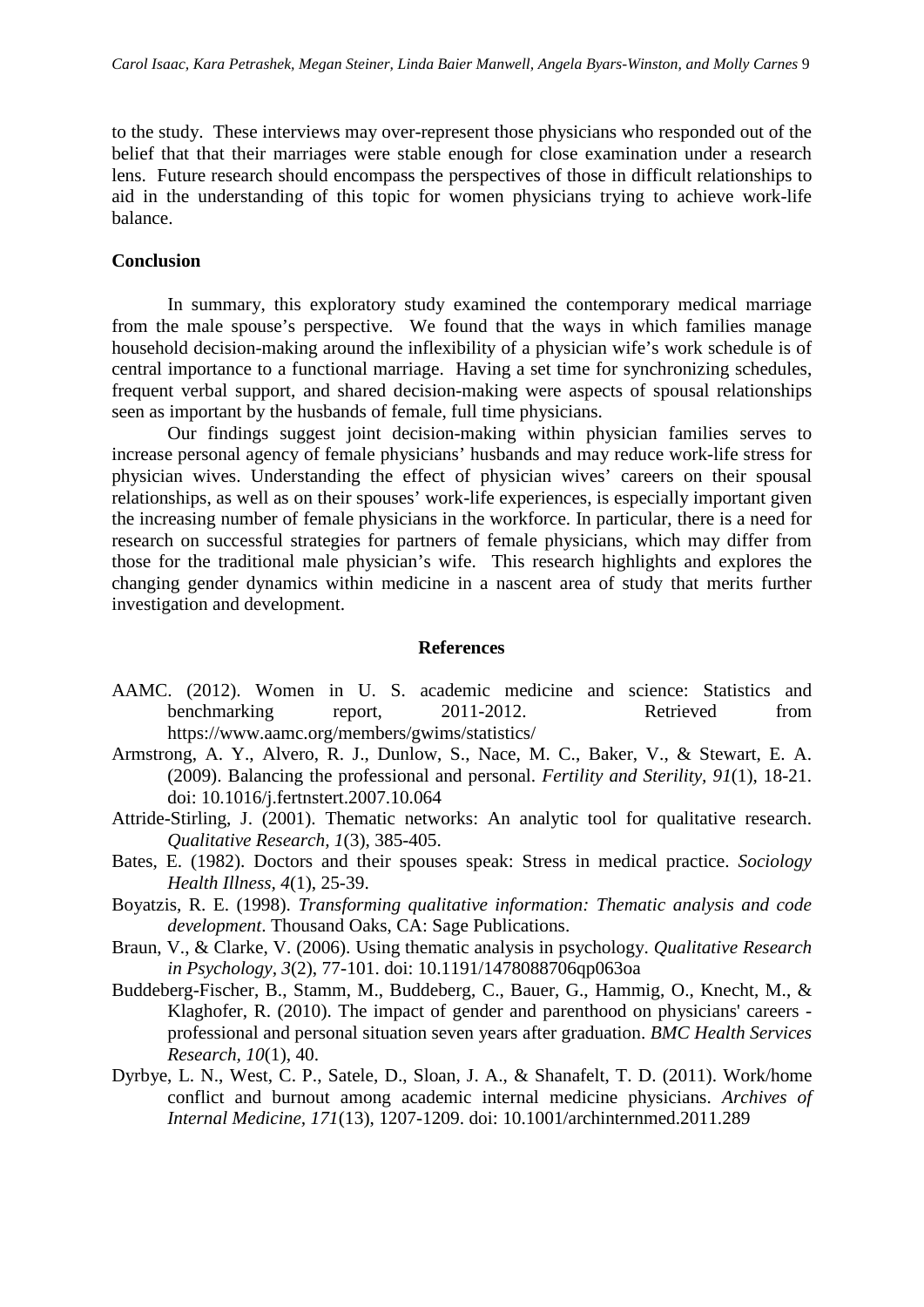- Eagly, A. H., Eastwick, P. W., & Johannesen-Schmidt, M. (2009). Possible selves in marital roles: The impact of the anticipated division of labor on the mate preferences of women and men. *Personality and Social Psychology Bulletin, 35*(4), 403-414. doi: 10.1177/0146167208329696
- Eagly, A. H., Mitchell, A. A., & Paludi, M. A. (2004). Social role theory of sex differences and similarities: Implications for the sociopolitical attitudes of women and men. *Praeger guide to the psychology of gender* (pp. 183-206). Westport, CT: Praeger Publishers/Greenwood Publishing Group.
- Fereday, J., & Muir-Cochrane, E. (2006). Demonstrating rigor using thematic analysis: A hybrid approach of inductive and deductive coding and theme development. *International Journal of Qualitative Methods, 5*(1), 80-92.
- Guest, G., Bunce, A., & Johnson, L. (2006). How many interviews are enough? An experiment with data saturation and variability. *Field Methods, 18*(1), 59-82.
- Helitzer, D. (2009). Commentary: Missing the elephant in my office: Recommendations for part-time careers in academic medicine. *Academic Medicine, 84*(10), 1330-1332 1310.1097/ACM.1330b1013e3181b1336b1243.
- Hesse-Biber, S., & Nagy Leavy, P. (2011). *The practice of qualitative research* (2nd ed.). Los Angeles, CA: SAGE.
- Isaac, C., Byars-Winston, A., McSorley, R., Schultz, A., Kaatz, A., & Carnes, M. (2013). A qualitative study of work-life choices in academic internal medicine. Advances in Health Sciences Education, 18(2), 1-13. doi: 10.1007/s10459-013-9457-5.
- Jovic, E., Wallace, J., & Lemaire, J. (2006). The generation and gender shifts in medicine: An exploratory survey of internal medicine physicians. *BMC Health Services Research, 6*(1), 55.
- Kelner, M., & Rosenthal, C. (1986). Postgraduate medical training, stress, and marriage. *Canadian Journal of Psychiatry, 31*(1), 22-24.
- Levinson, W., & Lurie, N. (2004). When most doctors are women: What lies ahead? *Annals of Internal Medicine, 141*(6), 471-474.
- Maume, D. J. (2006). Gender differences in restricting work efforts because of family responsibilities. *Journal of Marriage and Family, 68*(4), 859-869.
- Nivet, M. A. (2011). Commentary: Diversity and inclusion in the 21st century: Bridging the moral and excellence imperatives. *Academic Medicine, 87*(11), 1458-1460.
- Papanek, H. (1973). Men, women, and work: Reflections on the two-person career. *The American Journal of Sociology, 78*(4), 852-872.
- Patton, M. Q. (2002). *Qualitative research and evaluation methods*. Thousand Oaks, CA: Sage Publications.
- Richards, L. (2006). *Handling qualitative data: A practical guide*: London, UK: Sage Publications.
- Robinson, G. E. (2003). Stresses on women physicians: Consequences and coping techniques. *Depression and Anxiety, 17*(3), 180-189. doi: 10.1002/da.10069
- Rovik, J. O., Tyssen, R., Hem, E., Gude, T., Ekeberg, O., Moum, T., & Vaglum, P. (2007). Job stress in young physicians with an emphasis on the work-home interface: A nineyear, nationwide and longitudinal study of its course and predictors. *Industrial Health, 45*(5), 662-671.
- Schiebel, C. (2006). The doctor's husband. *Minnesota Medicine, 89*(8), 46-47.
- Schindler, B. A., Novack, D. H., Cohen, D. G., Yager, J., Wang, D., Shaheen, N. J., . . . Drossman, D. A. (2006). The impact of the changing health care environment on the health and well-being of faculty at four medical schools. *Academic Medicine, 81*(1), 27-34.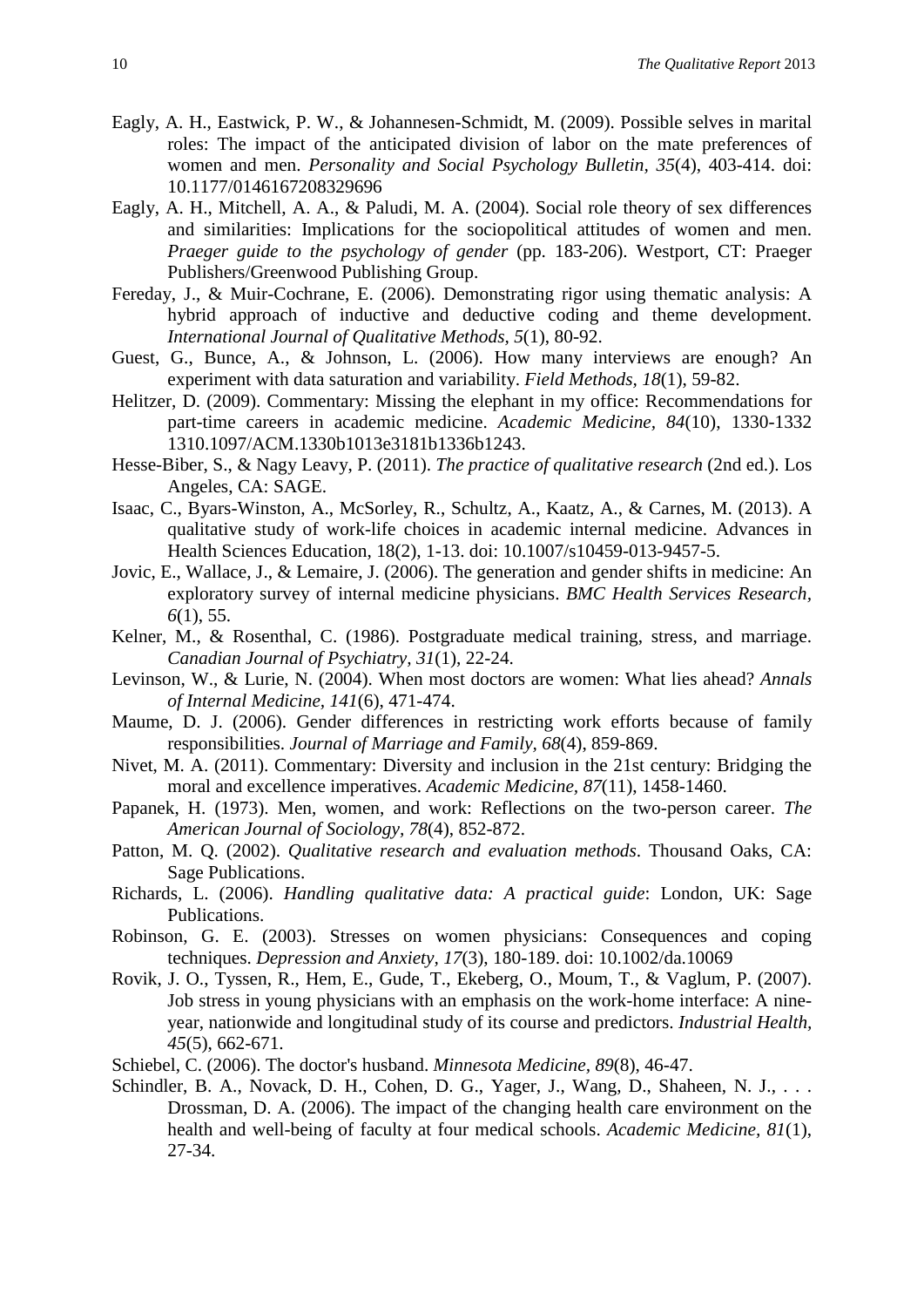*Carol Isaac, Kara Petrashek, Megan Steiner, Linda Baier Manwell, Angela Byars-Winston, and Molly Carnes*  11

- Schrager, S., Kolan, A., & Dottl, S. (2007). Is that your pager or mine: A survey of women academic family physicians in dual physician families. *Wisconsin Medical Journal, 106*(5), 251-255.
- Shanafelt, T. D., West, C. P., Sloan, J. A., Novotny, P. J., Poland, G. A., Menaker, R., ... Dyrbye, L. N. (2009). Career fit and burnout among academic faculty. *Archives of Internal Medicine, 169*(10), 990-995. doi: 10.1001/archinternmed.2009.70
- Sobecks, N. W., Justice, A. C., Hinze, S., Chirayath, H. T., Lasek, R. J., Chren, M. M., ... Landefeld, C. S. (1999). When doctors marry doctors: A survey exploring the professional and family lives of young physicians. *Annals of Internal Medicine, 130*(4 Pt 1), 312-319. doi: 199902160-00010 [pii]
- Sotile, W. M., & Sotile, M. O. (2000). *The medical marriage: Sustaining healthy relationships for physicians and their families* (Rev. ed.). Chicago, IL: American Medical Association.
- Sotile, W. M., & Sotile, M. O. (2004). Physicians' wives evaluate their marriages, their husbands, and life in medicine: Results of the AMA-alliance medical marriage survey. *Bulletin of the Menninger Clinic, 68*(1), 39-59.
- Spendlove, D. C., Reed, B. D., Whitman, N., Slattery, M. L., French, T. K., & Horwood, K. (1990). Marital adjustment among housestaff and new attorneys. *Academic Medicine, 65*(9), 599-603.
- Stamm, M., & Buddeberg-Fischer, B. (2011). How do physicians and their partners coordinate their careers and private lives? *Swiss Medical Weekly, 141*. doi: 10.4414/smw.2011.13179
- Wagner, T. J. (2002). *Maintaining marital satisfaction in the residency: A qualitative analysis of marital satisfaction within the medical residency.* 63, Saint Louis University, US. US. Retrieved from http://ezproxy.library.wisc.edu/login?url=http://search.ebscohost.com/login.aspx?dire ct=true&db=psyh&AN=2002-95022-031&site=ehost-live Available from EBSCOhost
- Warde, C. M., Moonesinghe, K., Allen, W., & Gelberg, L. (1999). Marital and parental satisfaction of married physicians with children. *Journal of General Internal Medicine, 14*(3), 157-165.
- Woodward, C. A. (2005). When a physician marries a physician: Effect of physicianphysician marriages on professional activities. *Canadian Family Physician, 51*, 850- 851.

#### **Author Note**

Corresponding author: Carol Isaac, PT, PhD is an Assistant Professor in the Department of Educational Leadership, Tift College of Education, Mercer University, Atlanta, GA 30341; telephone (678) 547-6634 email: [isaac\\_ca@mercer.edu.](mailto:isaac_ca@mercer.edu)

Kara Petrashek and Megan Steiner are both recent graduates of the University of Wisconsin-Madison School of Medicine and Public Health.

Linda Baier Manwell is the National Training Coordinator for Women's Health Services, Office of Patient Care Services, Veterans Health Administration Central Office, Washington DC, and Epidemiologist/Research Program Manager, University of Wisconsin-Madison Division of General Internal Medicine.

Angela Byars-Winston is an Associate Professor in the Department of Medicine, Division of General Internal Medicine, at the University of Wisconsin-Madison.